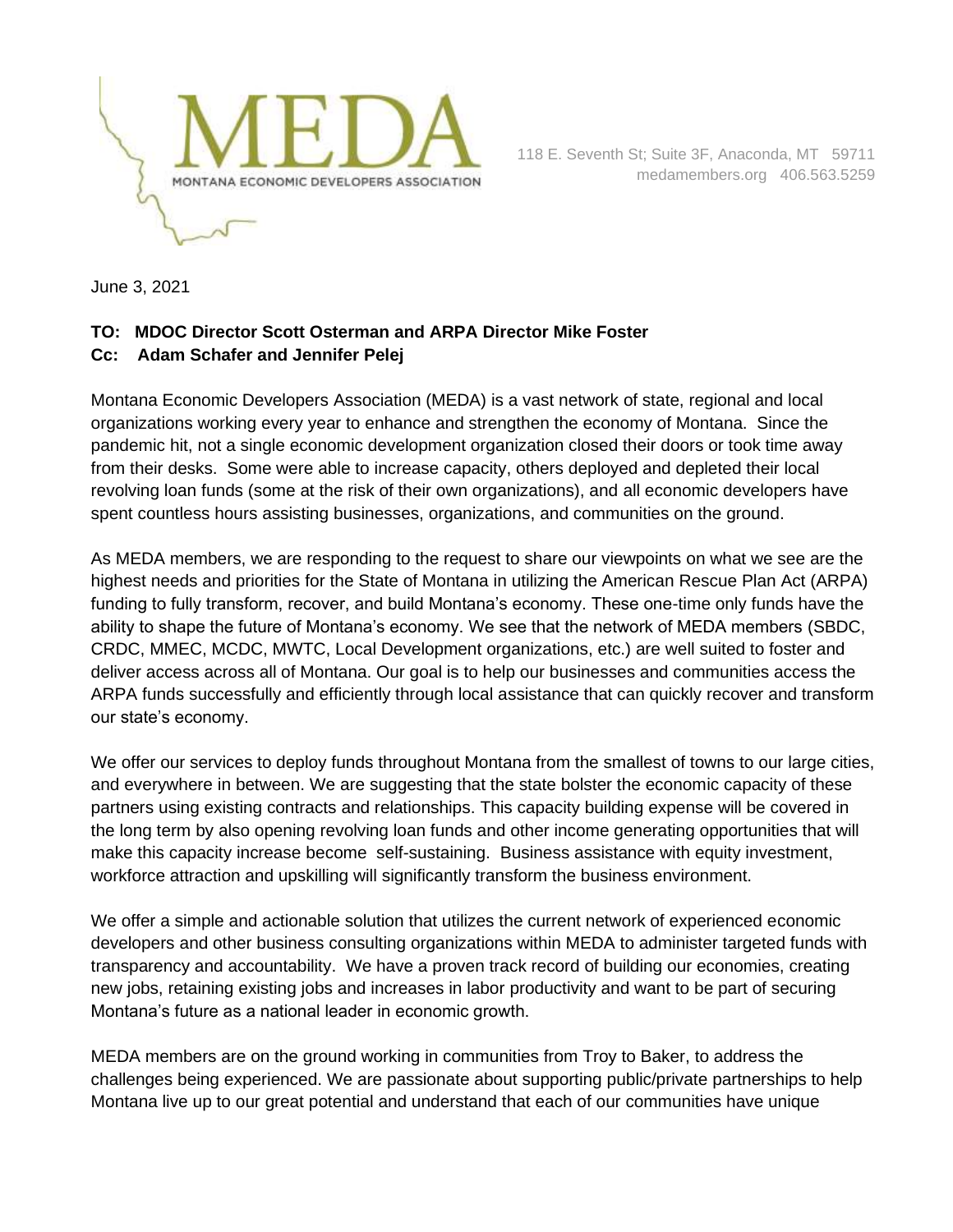needs. We have met with local leaders and statewide decision makers to develop a recommendation based on feedback and our collective experience as economic development professionals. Based upon our discussions and work with the state, our counties, our cities and towns and communities, we ask the State to consider programs that fit within the following focal areas:

## 1. **Economic Transformation and Stabilization of our businesses, industries and economy**.

- a. Creating revolving loan funds that support the capital gaps created by the pandemic (\$20 million)
- b. Creating a grant program to assist businesses (\$20 million):
	- i. that have taken on debt or experienced changes in the economy that have negatively impacted their Debt-to-income or Debt service coverage ratios,
	- ii. or companies in purchasing equipment that allows them to expand, automate or transform their business;
	- iii. or emerging companies that are transforming key industries of Montana such as agricultural, energy, timber, manufacturing, exporting, bioscience, tech, and more.
- c. Temporarily expand funding for existing Economic Development Organizations and programs that have proven records of success. This includes but is not limited to Montana Cooperative Development Center, Montana Technology Innovation Partnership, Montana Small Business Development Centers, Montana Manufacturing Extension Center, Montana Food and Agriculture Development Centers, Montana World Trade Center, Certified Regional Development Organizations, tribal economic development organizations, and local rural development organizations
- 2. **Build a program that will focus on workforce attraction, retention and upskilling programs that efficiently and effectively change the current employment climate**.
	- Include supporting the efforts of coalitions already formed and working on housing and childcare.
- **3. Emphasis and implement Value-Added Agriculture and Food Supply Chain Security initiatives and investments with the Department of Agriculture. (\$50 million)**
	- Work across the state to provide financial support to existing and emerging corporations that addresses the needs of:
		- i. Local Food Systems and Security
		- ii. Distribution to Rural, Remote and Reservation Communities
		- iii. Local Food and Meat Processing
		- iv. Increase capacity for marketing, branding and distribution of Montana agricultural products (raw and value-added)

## **4. The efficient and innovative implementation of capital infrastructure projects including water/sewer and broadband that leverages all available funds including public private partnerships where available.**

The members of MEDA and our partners throughout the state are excited to work with the state agencies, local community leaders, and the Governor's Office, to execute these critical programs. We think the most impactful and time effective way is to expand on the existing programs with budget revisions that add capacity and capital to the state and local levels. As always, our team will be willing and ready to meet with the Commissions and State Leaders at any convenient time and to stand ready to help deploy the funds in a meaningful and impactful way. Our continued and long lasting goal remains, as always, to help communities economically thrive and build a strong future for Montana.